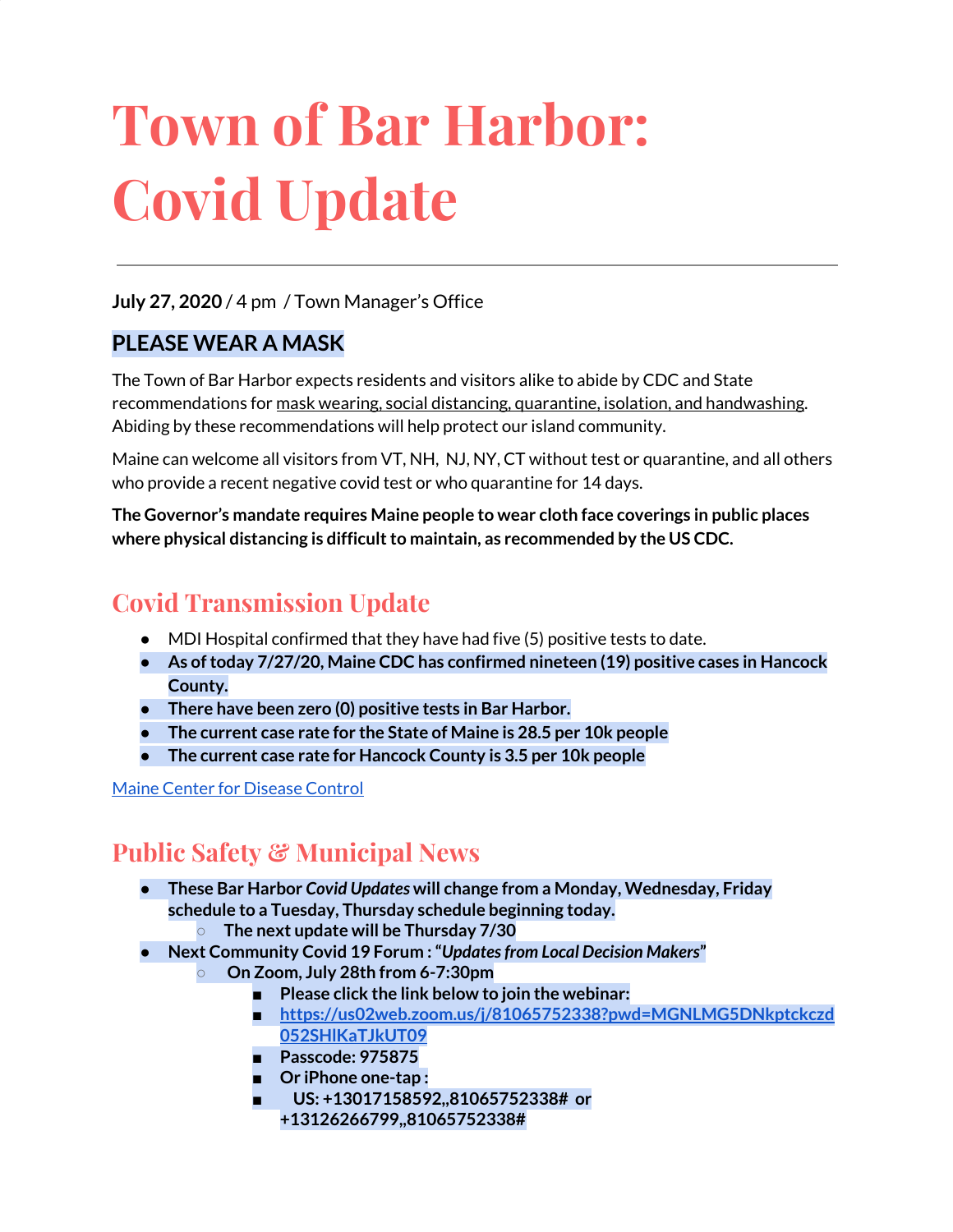- **■ Or Telephone:**
- **■ Dial(for higher quality, dial a number based on your current location):**
- **■ US: +1 301 715 8592 or +1 312 626 6799 or +1 929 205 6099 or +1 253 215 8782 or +1 346 248 7799 or +1 669 900 6833**
- **■ Webinar ID: 810 6575 2338**
	- **■ International numbers available: <https://us02web.zoom.us/u/kQK6aY5p4>**
- **● Council Actions from 7/21:**
	- **○ Ms. Cough, with second by Mr. Hochman, moved to make the following statement:**
	- **○ The Town Council of Bar Harbor firmly stands with the Governor's Executive Orders regarding masks and will support our local businesses in that all individuals must wear face coverings while in any indoor spaces accessible to the public and congested village areas, as well as those servicing these public spaces and businesses.**
- **Motion passed 7-0.**
- Bar Harbor [Election](http://www.barharbormaine.gov/CivicAlerts.aspx?AID=703) Results
- 6 FREE MASK boxes, with sanitizer on them, have been installed in downtown Bar Harbor. They are located in the following areas:
	- Agamont Park, near comfort station by pergola
	- Village Green, near comfort station
	- 2 Cottage Street
	- Barker Park
	- Municipal Building
	- Near the First on Main Street

## **MDI Hospital**

**MDI Hospital Coronavirus Call Center :** If you are having symptoms or think you may have been exposed to COVID-19, call your primary care provider. If you do not have one, reach out to our Coronavirus Call Center at 207-801-5900. Calling ahead helps our dedicated health care professionals provide the best possible care and protects those in our community who are most vulnerable. Remember: **PLEASE CALL AHEAD**

#### MDI [Hospital](https://www.mdihospital.org/covid-19/?fbclid=IwAR2Q31t4a6H1pxDfUeqSzFcmp5UbRlSwe93i58zEkHstfexp5EgoHB5cxGU) Covid Updates

## **School Information: Conners Emerson & MDI High School**

#### **July 13th,the track,tennis courts and playgrounds at MDI Regional Schools (AOS 91) will be open to the public, with the following guidelines....**

- All State of Maine and CDC guidelines must be followed and adhered to at all times (social distancing, no large gathering, face covering, etc.)
- No team organized practices or equipment will be allowed or available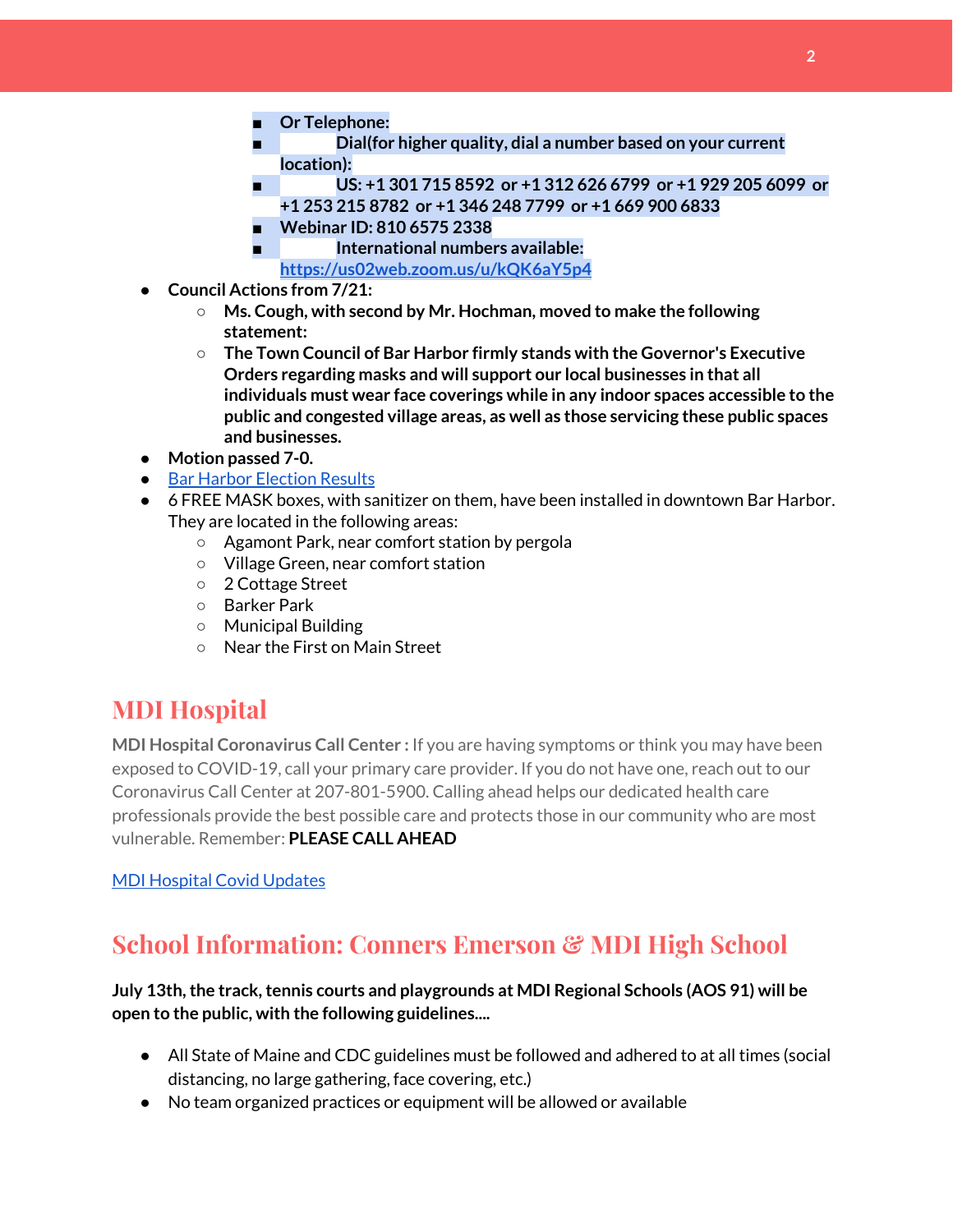- Any person using the facilities will do so at their own risk. MDIRSS will not be responsible for any issues that may occur
- Only 2 tennis courts will be available at this time.
- Public restrooms will not be available
- Please note that the gyms and weight room will not be available
- Please note that all schools in MDIRSS are still shut down and not available

#### USDA [Pandemic](http://track.spe.schoolmessenger.com/f/a/j6GQx4nFl3Rld4Q68tYCuA~~/AAAAAQA~/RgRgu5_JP0SlaHR0cHM6Ly9tYWlsLmdvb2dsZS5jb20vbWFpbC91LzAvP3RhYj1jbSNzZWFyY2gvZnJvbSUzQStiZWVzbGV5L1doY3RLSlZyQ0NUS1JmUldCTFdkUVpGZ2pUVlhNdkRwUVpIa2NoRkJCc3NGcHJxZEtnWFF3S05Tamt3R1RxTFpaS21wTkRHP3Byb2plY3Rvcj0xJm1lc3NhZ2VQYXJ0SWQ9MC4xVwdzY2hvb2xtQgoARkls2l72Ls-jUhhiYXJoYXJib3JqZXdlbEBnbWFpbC5jb21YBAAAAAE~) EBT program

#### **School Emails and Websites**

● <http://www.mdirss.org/>

# **MDIRSS Safe Return to School**

The COVID-19 Pandemic impact on school continues. As we prepare for the opening of the 2020-2021 school year, MDIRSS Schools are offering two options to meet the needs of our students and families in response to this global health crisis. Please take some time to review the two options, and complete the survey linked below. Your input is vital to our planning for the opening of school.

#### **OPTION A: SCHOOL BASED**

During the COVID-19 pandemic, following current state/local guidelines, and safety protocols, your child returns to school; at times, some (or all) of their learning may occur remotely.

#### **Option A looks like:**

- Attending school 5 full days each week, or a hybrid schedule including some days at school, some days learning remotely.
- Participation is expected and attendance will be recorded.
- Standards based grading practices in place.
- Physical distancing practices followed.
- Face coverings worn by all staff and students.
- Clear health guidelines.
- Staff reinforcement of hand washing.
- Food service will be provided.
- Extra-curricular activities (if available) will be offered.
- Timely communication from school regarding schedule, and any possible changes to a hybrid schedule (some days in school, some days at home) or complete remote schooling should community quarantine be necessary.

\*Ideally, students would be in school 5 days a week, however a safe response to the COVID 19 impact on our community will dictate whether we are in school every day, have a hybrid plan in place where some learning is at school, some remote, or if we are completely remote.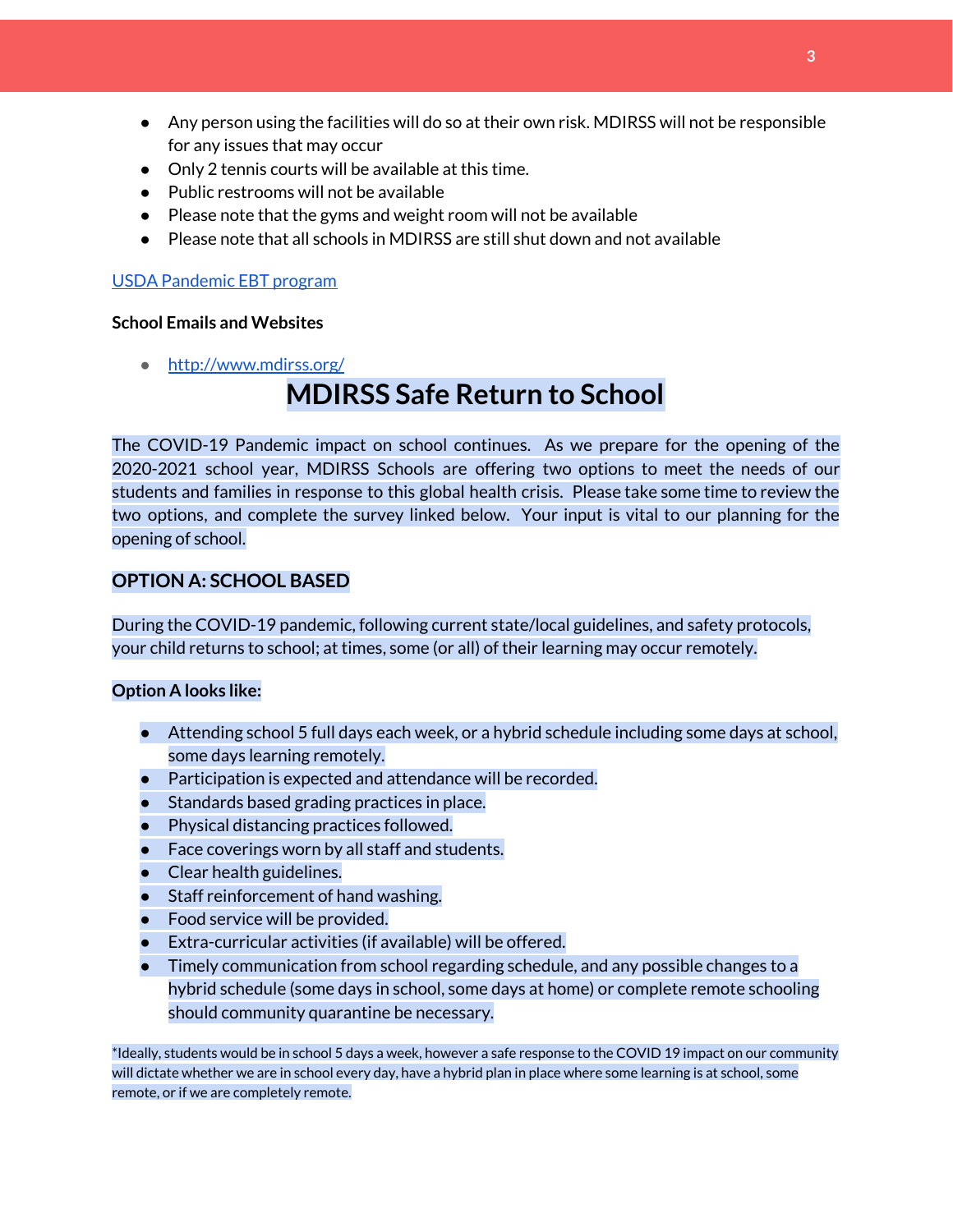#### **OPTION B: VIRTUAL ONLY**

#### During the COVID-19 pandemic, your child participates in school from home.

#### **Option B looks like:**

- A teacher will be assigned to your child; groupings to be determined.
- Participation is expected and attendance will be recorded.
- Standards based grading practices in place.
- A device and learning materials will be provided.
- Modified Food service may be available.
- Extra-curricular activities (if available) will be offered.

#### **A message for ALL MDIRSS Families**

#### *for Option A and Option B:*

MDIRSS Schools are committed to the physical, social, emotional and academic well-being of our students. Supports for each are in place in all of our schools, and we are looking forward to providing rich learning opportunities for all of our students either in school, or virtually. Attendance and participation are critical. MDIRSS Schools are committed to student learning and growth. Clear expectations, assessment and traditional grading practices will be in place.

#### [MDIRSS](http://track.spe.schoolmessenger.com/f/a/kiM2Y100d4Wq3XM3SFxoJQ~~/AAAAAQA~/RgRg-udtP0RjaHR0cHM6Ly9kb2NzLmdvb2dsZS5jb20vZm9ybXMvZC9lLzFGQUlwUUxTZDE3UzdfZEhOVGtxMWI3WV8zMndXY3lid1VkRnVvYWhGcmtSQTBRbUlsNERQWnp3L3ZpZXdmb3JtVwdzY2hvb2xtQgoAR-2zGV8FI9NbUhhiYXJoYXJib3JqZXdlbEBnbWFpbC5jb21YBAAAAAE~) Safe Return to School Survey -- Results appreciated by **Monday, July 27th**

- **● Latest email update from [Principal](https://docs.google.com/document/d/1OKDsYNtOgV0FI9xAcXwQvenOKLV0S2vBg1o5jtu5CrE/edit?usp=sharing) Haney and MDI High School - Results of Survey**
- **● Latest email update from Conners [Emerson](https://docs.google.com/document/d/1v3pgkG6Q-9S3gisuUIj4etPVDwgBKl4P00JBkvZr-kk/edit?usp=sharing) School - Return to school update**
- **● Latest email update from [Superintendent](https://docs.google.com/document/d/1fzeCbc8gpTSKmUaDoQH1Avx5PVl-h0reFphXrT1eUNA/edit?usp=sharing) Marc Gousse - Video**

## **Government News & Mandates**

#### **[Governor](https://www.maine.gov/governor/mills/) Mills: Latest Updates :**

- **● Maine DHHS Announces Four [Additional"Swab](https://www.maine.gov/governor/mills/news/maine-dhhs-announces-four-additional-swab-and-send-covid-19-testing-sites-2020-07-21) and Send" COVID-19 Testing Sites[To](https://www.maine.gov/governor/mills/news/protect-health-students-staff-mills-administration-provides-public-health-guidance-financial) Protect Health of Students & Staff, Mills [Administration](https://www.maine.gov/governor/mills/news/protect-health-students-staff-mills-administration-provides-public-health-guidance-financial) Provides Public Health Guidance & Financial Support to School Systems Across Maine**
- Mills [Administration](https://www.maine.gov/governor/mills/news/mills-administration-supports-child-care-working-families-8-million-investment-coronavirus) Supports Child Care for Working Families with \$8 Million Investment from [Coronavirus](https://www.maine.gov/governor/mills/news/mills-administration-supports-child-care-working-families-8-million-investment-coronavirus) Relief Fund
- Mills [Administration](https://www.maine.gov/governor/mills/news/mills-administration-2020-first-quarter-drug-overdose-report-2020-07-17) on 2020 First Quarter Drug Overdose Report
- Mills [Administration](https://www.maine.gov/governor/mills/news/mills-administration-announces-nearly-20-swab-and-send-covid-19-testing-sites-2020-07-14) Announces Nearly 20 "Swab and Send" COVID-19 Testing Sites
- Governor Mills [Proclaims](https://www.maine.gov/governor/mills/news/governor-mills-proclaims-today-ashley-frederick-bryan-day-2020-07-13) Today Ashley Frederick Bryan Day
- Governor Mills Secures Discounted Electricity for Maine from [Hydro-Québec](https://www.maine.gov/governor/mills/news/governor-mills-secures-discounted-electricity-maine-hydro-quebec-2020-07-10)
- Governor Mills [Statement](https://www.maine.gov/governor/mills/news/governor-mills-statement-regarding-sappi-paper-machine-closure-2020-07-09) Regarding Sappi Paper Machine Closure To Fight [COVID-19,](https://www.maine.gov/governor/mills/news/fight-covid-19-governor-mills-strengthens-enforcement-face-covering-requirement-maine-reopens)
- Governor Mills Strengthens Enforcement of Face Covering [Requirement](https://www.maine.gov/governor/mills/news/fight-covid-19-governor-mills-strengthens-enforcement-face-covering-requirement-maine-reopens) as Maine [Reopens](https://www.maine.gov/governor/mills/news/fight-covid-19-governor-mills-strengthens-enforcement-face-covering-requirement-maine-reopens)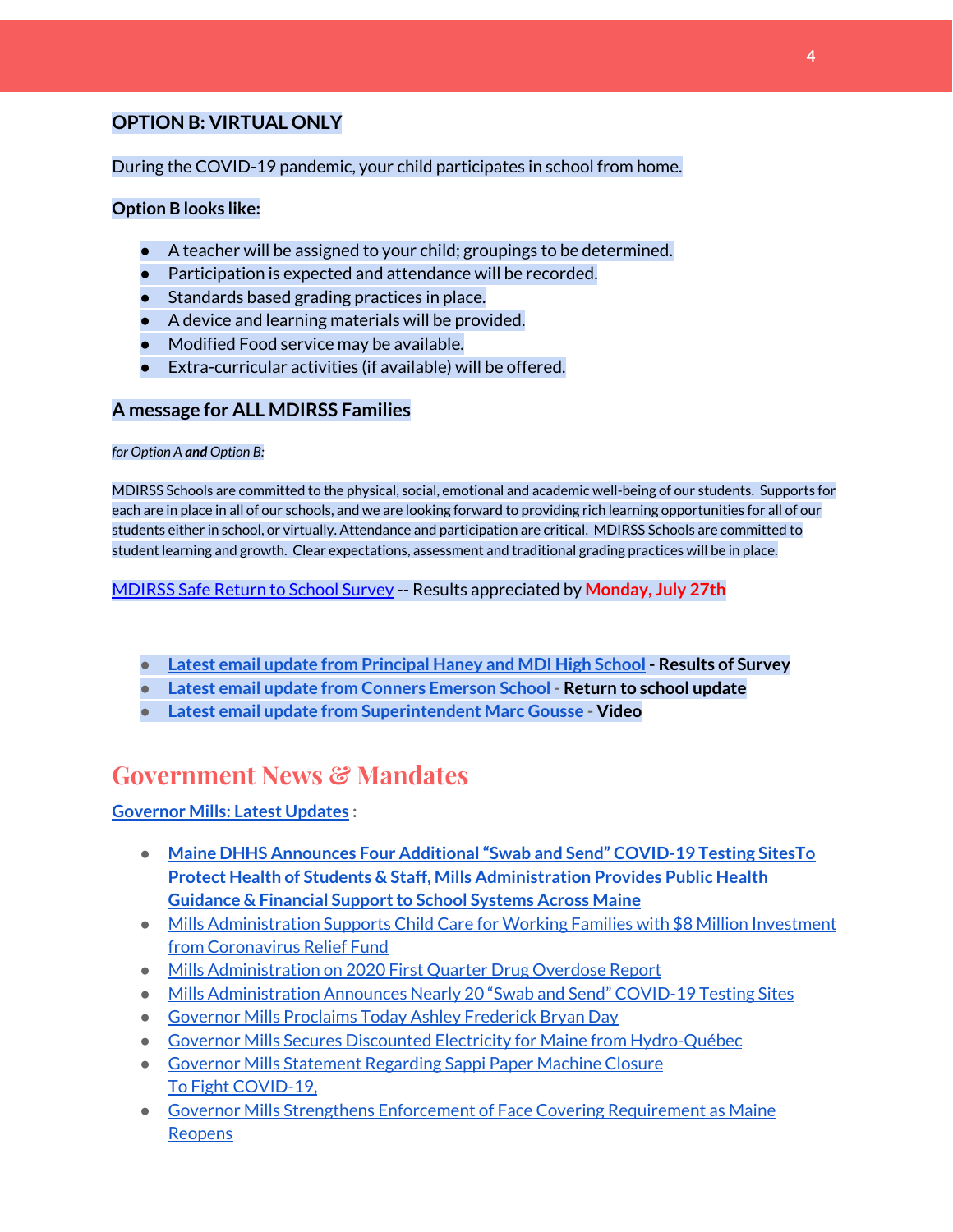● With Improving Public Health Metrics, Mills [Administration](https://www.maine.gov/governor/mills/news/improving-public-health-metrics-mills-administration-exempts-connecticut-new-york-and-new) Exempts Connecticut, New York, and New Jersey From Quarantine & Testing [Requirement](https://www.maine.gov/governor/mills/news/improving-public-health-metrics-mills-administration-exempts-connecticut-new-york-and-new)

#### **[Representative](http://www.rephubbell.com/) Brian Hubbell's latest newsletter : [Stabilizing](http://www.rephubbell.com/2020/07/23/stabilizing-the-economy-climate-action-strategies-and-public-health-measures/) the economy, climate action [strategies,](http://www.rephubbell.com/2020/07/23/stabilizing-the-economy-climate-action-strategies-and-public-health-measures/) and public health measures 7/23/20**

#### **Other Government Resources:**

- Pandemic [Unemployment](https://www.maine.gov/unemployment/pua/) Assistance
- Maine [Tourism](https://www.mainetourism.com/maine-tourism-relief-fund/) Relief Fund: Apply For Assistance beginning May 5
- The Small Business [Association](https://www.sba.gov/) Link to loan and grant forms: EIDL & PPP
- CDC [Guidelines](https://www.cdc.gov/coronavirus/2019-nCoV/index.html)
- [Maine](https://www.maine.gov/dhhs/mecdc/infectious-disease/epi/airborne/coronavirus.shtml#news) CDC

## **Bar Harbor Chamber of Commerce**

#### **If you have ideas that would help Bar Harbor businesses during this time, please email concepts to Chamber Director Alf Anderson: [alf@barharborinfo.com](mailto:alf@barharborinfo.com)**

Includes resource lists for visitors and businesses

<https://www.visitbarharbor.com/member-center-coronavirus-resources>

# **Community Resources**

- **● Healthy Acadia [Newsletter](https://mailchi.mp/healthyacadia.org/july_21_2020) [7](https://mailchi.mp/healthyacadia.org/july_21_2020)/21**
- Open Table MDI Building [Community,](https://www.opentablemdi.org/) One Meal at a Time is delivering meals twice a week, free of charge, to anyone who requests them (MDI wide), as well as once a week curbside pick up. They are donation based and the food is healthy and tasty.
- Jesup [Memorial](https://jesuplibrary.org/) Library **Interlibrary Loan is now active in Maine**
- Mount Desert 365 Resource [Spreadsheet](https://docs.google.com/spreadsheets/d/1okAx6HSsgXZY9CGH07Dzi6rqe7a6m4dLCPKot2Li7Ek/edit?usp=sharing) is a resource list for all of MDI
- Project Open: A community [spreadsheet](https://docs.google.com/spreadsheets/d/1dBicBiBXGzzWEFd9oqL7EBDbFWjDCPl6SSMea_Kt4pc/htmlview#) letting residents and visitors know what island [businesses](https://docs.google.com/spreadsheets/d/1dBicBiBXGzzWEFd9oqL7EBDbFWjDCPl6SSMea_Kt4pc/htmlview#) are open
- Mount Desert Island [Community](https://www.mdicr.org/) Response is a resource list for all of MDI
- Bar [Harbor](https://www.barharborfoodpantry.org/) Food Pantry
- Help Request to MDI [Community](https://docs.google.com/forms/d/e/1FAIpQLSeZfu0tCcthHc9oL7tPomVRdniYiE7nbT_kkK9iCSRgqDhOvQ/viewform) Helpers

**Ways to Help**

- MDI [Nonprofit](https://sites.google.com/mdina.org/public/sos-mdi?authuser=0) Alliance : Share Our Stimulus : share stimulus money with local nonprofits.
- MDI [Community](https://docs.google.com/forms/d/e/1FAIpQLSe_CJUFdVvwJkmymWRqUeK8bx3m7n4uSOuUPYHqXSAyH2DBoQ/viewform?fbclid=IwAR25hjnWGhnMP0lOWMcBPRBumhtQCJGZO4hlk-T-VjNGZljL1kVX5pWrL6U) Helpers
- Island [Connections](http://islconnections.org/contact-us/)